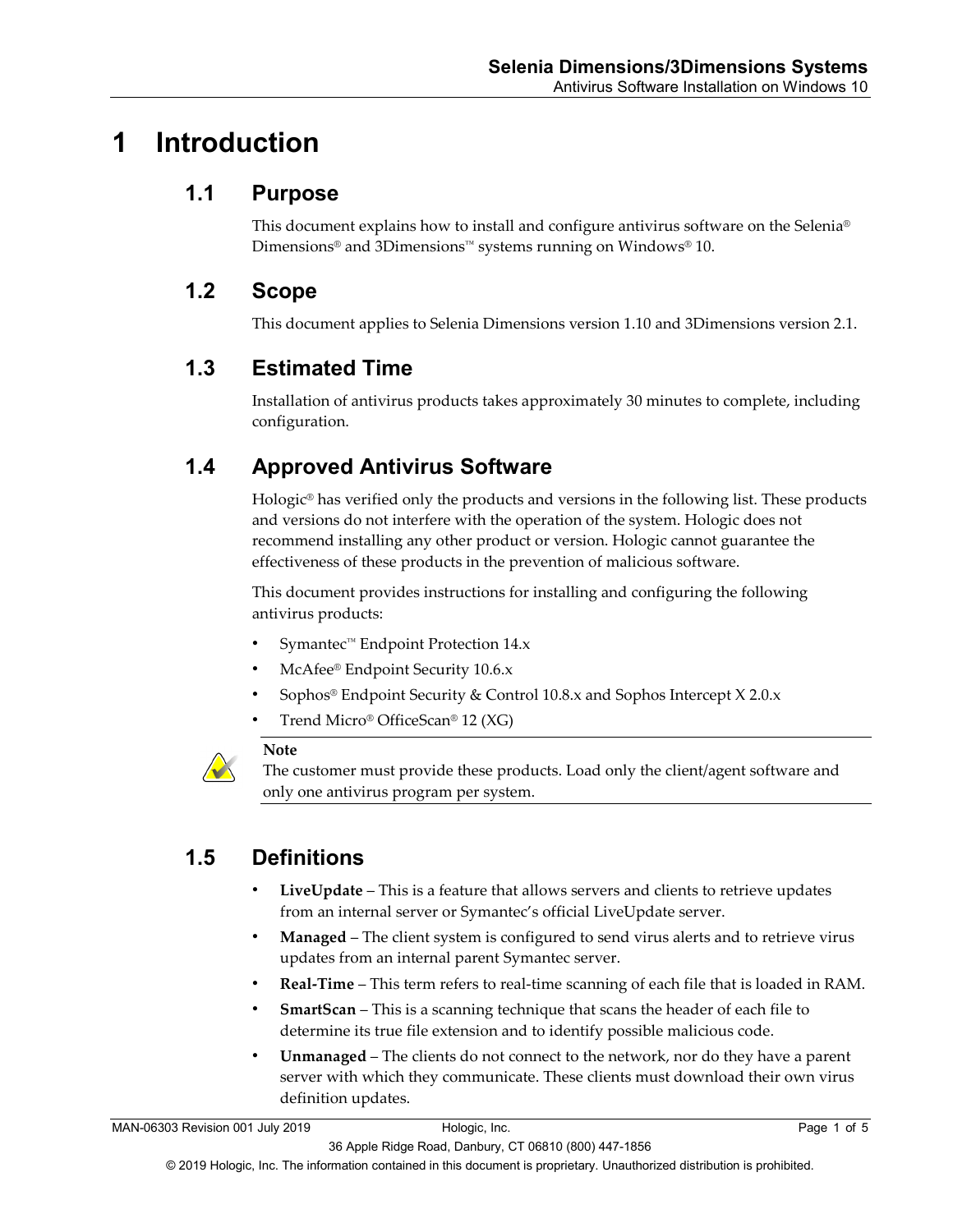### **1.6 Customer Preparation Checklist**

Before the installation, note the following:

- Hologic does not supply antivirus software. It is the responsibility of the customer to procure the software and associated licenses.
- Windows Defender (the built-in antivirus software) is enabled by default.

## **1.7 Preinstallation Checklist**

Prior to the installation, review the following:

- Ensure that you have access to a Service-level (administrator) user on the system. Contact Hologic Technical Support (877.371.4372) if you need assistance creating a Service-level user.
- Ensure that no existing antivirus software is loaded on the workstation prior to installation.

### **1.8 Antivirus Installation Guidance**

#### **1.8.1 Overview**

This section provides general guidance on installing and configuring the agent/client software on the product.

All antivirus software tested for compatibility by Hologic are IT-centric products that are geared toward an enterprise with IT support staff. Hologic assumes that the customer:

- has the infrastructure already running;
- has the personnel with expertise to deploy and manage the antivirus product; and
- only needs general guidance, such as recommended features and files or directories on Hologic systems to exclude from scanning.

### **1.8.2 Disabling Windows Defender**

Windows Defender is the built-in antimalware software from Microsoft® that comes installed with the Windows operating system. It should be disabled before installing third-party antivirus software.

- 1. On the Acquisition Workstation, log in as a user with the Hologic Service role (administrator).
- 2. Right-click **Windows Start** and select **Run**.
- 3. In the Run dialog box, type gpedit.msc and select **OK**.
- 4. In the Local Group Policy Editor, browse to the following path:

*Computer Configuration > Administrative Templates > Windows Components > Windows Defender Antivirus*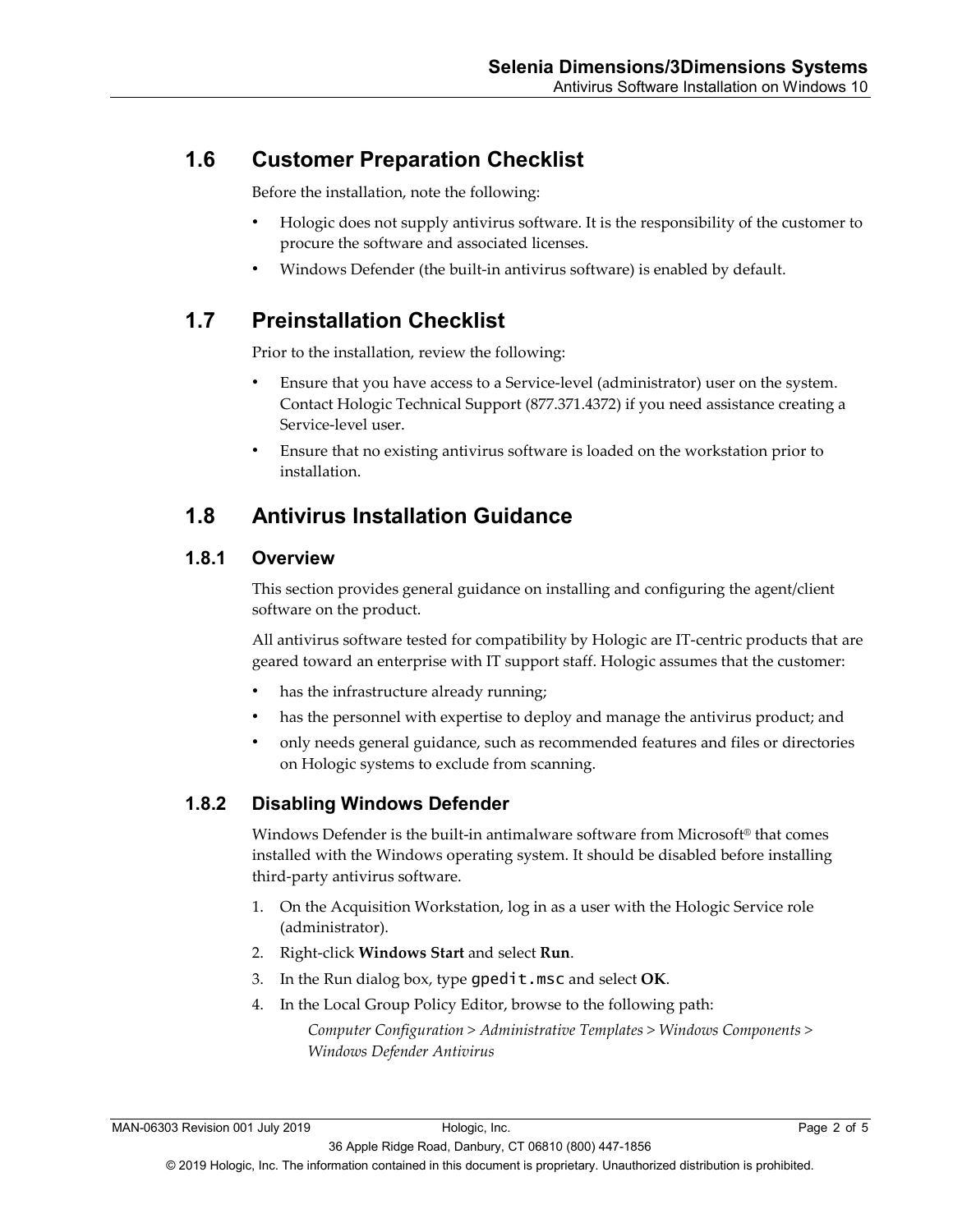

5. Double-click the **Turn off Windows Defender Antivirus** policy.

*Figure 1: Turn Off Windows Defender Antivirus*

6. Deselect **Enabled** to disable Windows Defender Antivirus.

| Turn off Windows Defender Antivirus  |                                     | ×                                                                                                                                                                                                                                                                                                                                                                                                                                                                                                                                                                                                                                                                                                                                                                                                                                                                                  |
|--------------------------------------|-------------------------------------|------------------------------------------------------------------------------------------------------------------------------------------------------------------------------------------------------------------------------------------------------------------------------------------------------------------------------------------------------------------------------------------------------------------------------------------------------------------------------------------------------------------------------------------------------------------------------------------------------------------------------------------------------------------------------------------------------------------------------------------------------------------------------------------------------------------------------------------------------------------------------------|
|                                      | Turn off Windows Defender Antivirus | <b>Previous Setting</b><br><b>Next Setting</b>                                                                                                                                                                                                                                                                                                                                                                                                                                                                                                                                                                                                                                                                                                                                                                                                                                     |
| ◯ Not Configured<br><b>C</b> Enabled | Comment:                            |                                                                                                                                                                                                                                                                                                                                                                                                                                                                                                                                                                                                                                                                                                                                                                                                                                                                                    |
| O Disabled                           | Supported on:                       | At least Windows Vista                                                                                                                                                                                                                                                                                                                                                                                                                                                                                                                                                                                                                                                                                                                                                                                                                                                             |
| Options:                             |                                     | Help:                                                                                                                                                                                                                                                                                                                                                                                                                                                                                                                                                                                                                                                                                                                                                                                                                                                                              |
|                                      |                                     | This policy setting turns off Windows Defender Antivirus.<br>If you enable this policy setting, Windows Defender Antivirus<br>does not run, and will not scan computers for malware or other<br>potentially unwanted software.<br>If you disable this policy setting, Windows Defender Antivirus<br>will run regardless of any other installed antivirus product.<br>If you do not configure this policy setting, Windows will<br>internally manage Windows Defender Antivirus. If you install<br>another antivirus program, Windows automatically disables<br>Windows Defender Antivirus. Otherwise, Windows Defender<br>Antivirus will scan your computers for malware and other<br>potentially unwanted software.<br>Enabling or disabling this policy may lead to unexpected or<br>unsupported behavior. It is recommended that you leave this<br>policy setting unconfigured. |
|                                      |                                     | OK<br>Cancel<br>Apply                                                                                                                                                                                                                                                                                                                                                                                                                                                                                                                                                                                                                                                                                                                                                                                                                                                              |

*Figure 2: Disable Windows Defender*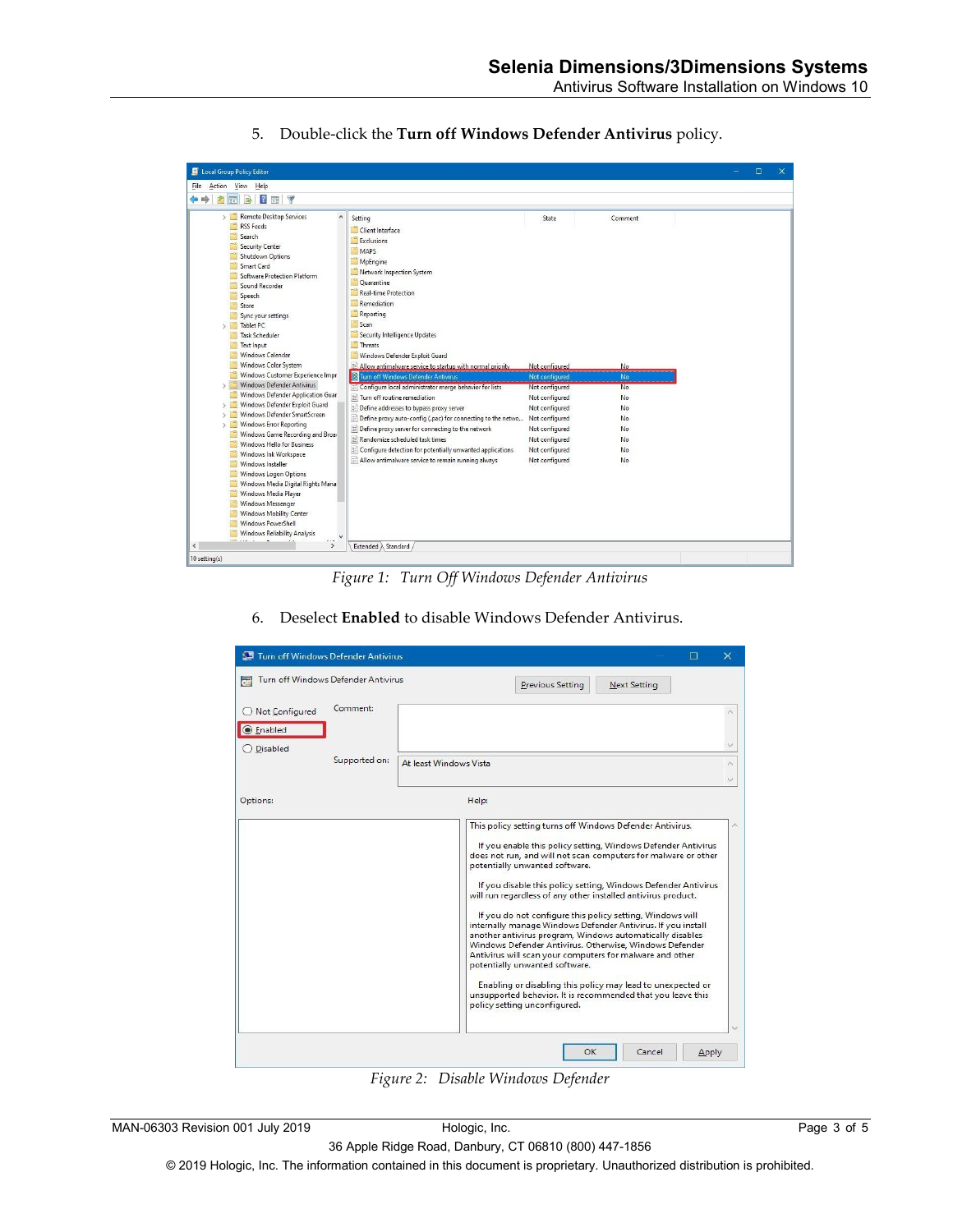- 7. Select **Apply**.
- 8. Select **OK**.
- 9. Restart the computer.

#### **1.8.3 Installing Agent Software on the Product**

It is recommended that only the endpoint antivirus agent software be installed on the product. Agent software should typically be installed as an administrator user. Customer IT provides or installs the agent software.

#### **1.8.4 Recommended Features**

It is recommended that only core antivirus monitoring and scanning features be installed or configured for the product. To achieve this, we recommend adding Hologic product to their own antivirus policy group and configuring them with the following in mind.

Advanced features such as device firewall, encryption, application control, application behavior monitoring, and web control can increase the risk of reduced productivity due to the high maintenance required to care for them properly. These features should either be disabled or configured at your own risk if you have the local personnel with the skill set to configure and maintain them.

#### **1.8.5 Product Scan Exclusions**

For optimal product application performance, it is important that the antivirus agent software be configured to exclude monitoring of the following directories, subdirectories, and file types:

• Product Directory (including subdirectories):

C:\Gemini



#### **Note**

If the drive letters do not apply to your configuration, substitute the appropriate drive letters.

• DICOM File Type:

.DCM